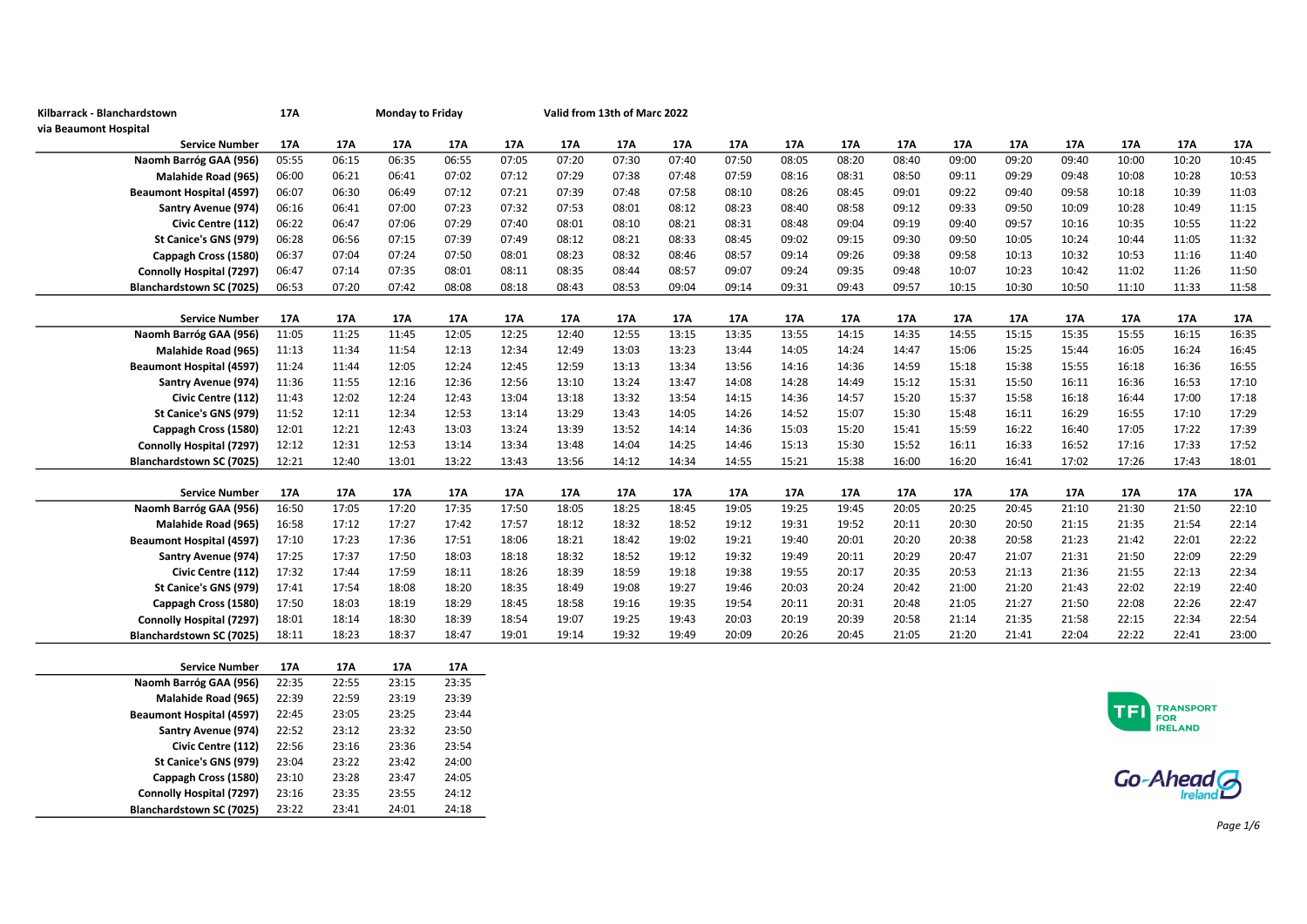| Blanchardstown - Kilbarrack                          | 17A            | <b>Monday to Friday</b> |                |       |       |       | Valid from 13th of Marc 2022 |       |       |       |       |       |       |       |       |       |       |       |
|------------------------------------------------------|----------------|-------------------------|----------------|-------|-------|-------|------------------------------|-------|-------|-------|-------|-------|-------|-------|-------|-------|-------|-------|
| via Beaumont Hospital                                |                |                         |                |       |       |       |                              |       |       |       |       |       |       |       |       |       |       |       |
| <b>Service Number</b>                                | 17A            | 17A                     | 17A            | 17A   | 17A   | 17A   | 17A                          | 17A   | 17A   | 17A   | 17A   | 17A   | 17A   | 17A   | 17A   | 17A   | 17A   | 17A   |
| <b>Blanchardstown SC (4747)</b>                      | 05:55          | 06:15                   | 06:35          | 06:50 | 07:05 | 07:20 | 07:35                        | 07:50 | 08:05 | 08:20 | 08:40 | 09:00 | 09:20 | 09:40 | 10:00 | 10:20 | 10:40 | 11:00 |
| <b>Connolly Hospital (7298)</b>                      | 06:00          | 06:20                   | 06:40          | 06:55 | 07:10 | 07:25 | 07:40                        | 07:55 | 08:10 | 08:25 | 08:45 | 09:05 | 09:25 | 09:45 | 10:05 | 10:25 | 10:45 | 11:05 |
| Cappagh Cross (1581)                                 | 06:08          | 06:28                   | 06:51          | 07:06 | 07:20 | 07:36 | 07:53                        | 08:08 | 08:23 | 08:40 | 08:56 | 09:16 | 09:35 | 09:55 | 10:15 | 10:35 | 10:55 | 11:15 |
| Finglas (987)                                        | 06:15          | 06:36                   | 06:58          | 07:15 | 07:29 | 07:46 | 08:03                        | 08:19 | 08:35 | 08:56 | 09:08 | 09:26 | 09:44 | 10:03 | 10:23 | 10:44 | 11:04 | 11:24 |
| Civic Centre (94)                                    | 06:25          | 06:46                   | 07:08          | 07:26 | 07:40 | 07:58 | 08:16                        | 08:33 | 08:51 | 09:10 | 09:22 | 09:38 | 09:53 | 10:13 | 10:35 | 10:56 | 11:14 | 11:35 |
| Santry Ave Ind Est (991)                             | 06:30          | 06:53                   | 07:14          | 07:32 | 07:47 | 08:06 | 08:24                        | 08:40 | 08:57 | 09:17 | 09:28 | 09:44 | 09:59 | 10:19 | 10:41 | 11:02 | 11:20 | 11:41 |
| <b>Beaumont Hospital (253)</b>                       | 06:41          | 07:04                   | 07:25          | 07:46 | 08:04 | 08:20 | 08:39                        | 08:55 | 09:11 | 09:27 | 09:42 | 09:58 | 10:10 | 10:32 | 10:53 | 11:14 | 11:32 | 11:54 |
| Tonlegee Road (1002)                                 | 06:48          | 07:11                   | 07:35          | 07:56 | 08:15 | 08:31 | 08:50                        | 09:06 | 09:21 | 09:37 | 09:52 | 10:07 | 10:19 | 10:42 | 11:03 | 11:24 | 11:43 | 12:05 |
| Naomh Barróg GAA (1012)                              | 06:56          | 07:19                   | 07:42          | 08:07 | 08:25 | 08:43 | 08:59                        | 09:16 | 09:29 | 09:43 | 09:59 | 10:15 | 10:27 | 10:51 | 11:10 | 11:32 | 11:52 | 12:14 |
|                                                      |                |                         |                |       |       |       |                              |       |       |       |       |       |       |       |       |       |       |       |
| <b>Service Number</b>                                | 17A            | 17A                     | 17A            | 17A   | 17A   | 17A   | 17A                          | 17A   | 17A   | 17A   | 17A   | 17A   | 17A   | 17A   | 17A   | 17A   | 17A   | 17A   |
| Blanchardstown SC (4747)                             | 11:25          | 11:45                   | 12:05          | 12:25 | 12:45 | 13:05 | 13:20                        | 13:40 | 14:00 | 14:20 | 14:40 | 15:00 | 15:20 | 15:40 | 15:55 | 16:10 | 16:25 | 16:40 |
| <b>Connolly Hospital (7298)</b>                      | 11:30          | 11:50                   | 12:10          | 12:30 | 12:50 | 13:10 | 13:25                        | 13:45 | 14:05 | 14:26 | 14:46 | 15:06 | 15:26 | 15:46 | 16:01 | 16:16 | 16:31 | 16:46 |
| Cappagh Cross (1581)                                 | 11:41          | 12:00                   | 12:21          | 12:40 | 13:01 | 13:22 | 13:35                        | 13:56 | 14:17 | 14:35 | 14:57 | 15:17 | 15:38 | 15:57 | 16:11 | 16:26 | 16:41 | 16:56 |
| Finglas (987)                                        | 11:50          | 12:09                   | 12:30          | 12:50 | 13:11 | 13:33 | 13:45                        | 14:06 | 14:26 | 14:44 | 15:07 | 15:27 | 15:48 | 16:08 | 16:22 | 16:38 | 16:52 | 17:07 |
| Civic Centre (94)                                    | 12:03          | 12:20                   | 12:41          | 13:02 | 13:25 | 13:46 | 13:58                        | 14:19 | 14:40 | 14:58 | 15:20 | 15:38 | 16:01 | 16:20 | 16:35 | 16:50 | 17:04 | 17:17 |
| Santry Ave Ind Est (991)                             | 12:09          | 12:27                   | 12:48          | 13:09 | 13:31 | 13:53 | 14:05                        | 14:25 | 14:47 | 15:04 | 15:27 | 15:46 | 16:08 | 16:28 | 16:44 | 16:58 | 17:12 | 17:26 |
| <b>Beaumont Hospital (253)</b>                       | 12:20          | 12:40                   | 13:00          | 13:23 | 13:44 | 14:06 | 14:18                        | 14:40 | 15:01 | 15:19 | 15:42 | 16:01 | 16:22 | 16:43 | 16:58 | 17:12 | 17:25 | 17:41 |
| Tonlegee Road (1002)                                 | 12:30          | 12:52                   | 13:13          | 13:33 | 13:54 | 14:16 | 14:29                        | 14:51 | 15:13 | 15:33 | 15:55 | 16:14 | 16:35 | 16:55 | 17:09 | 17:25 | 17:38 | 17:52 |
| Naomh Barróg GAA (1012)                              | 12:42          | 13:03                   | 13:23          | 13:44 | 14:03 | 14:28 | 14:40                        | 15:03 | 15:25 | 15:42 | 16:07 | 16:26 | 16:47 | 17:06 | 17:21 | 17:35 | 17:48 | 18:01 |
|                                                      |                |                         |                |       |       |       |                              |       |       |       |       |       |       |       |       |       |       |       |
| <b>Service Number</b>                                | 17A            | 17A                     | 17A            | 17A   | 17A   | 17A   | 17A                          | 17A   | 17A   | 17A   | 17A   | 17A   | 17A   | 17A   | 17A   | 17A   | 17A   | 17A   |
| Blanchardstown SC (4747)                             | 16:55          | 17:10                   | 17:25          | 17:45 | 18:05 | 18:20 | 18:40                        | 19:00 | 19:20 | 19:40 | 20:00 | 20:20 | 20:40 | 21:05 | 21:30 | 21:50 | 22:10 | 22:30 |
| <b>Connolly Hospital (7298)</b>                      | 17:01          | 17:16                   | 17:31          | 17:51 | 18:11 | 18:26 | 18:46                        | 19:04 | 19:24 | 19:44 | 20:04 | 20:24 | 20:44 | 21:09 | 21:34 | 21:54 | 22:14 | 22:34 |
| Cappagh Cross (1581)                                 | 17:12          | 17:26                   | 17:42          | 18:01 | 18:22 | 18:35 | 18:56                        | 19:15 | 19:35 | 19:53 | 20:14 | 20:31 | 20:53 | 21:19 | 21:42 | 22:02 | 22:22 | 22:41 |
| Finglas (987)                                        | 17:24          | 17:37                   | 17:53          | 18:10 | 18:31 | 18:44 | 19:04                        | 19:24 | 19:43 | 20:01 | 20:21 | 20:39 | 21:01 | 21:25 | 21:48 | 22:08 | 22:29 | 22:47 |
| Civic Centre (94)                                    | 17:36          | 17:49                   | 18:04          | 18:22 | 18:44 | 18:54 | 19:14                        | 19:33 | 19:53 | 20:11 | 20:30 | 20:47 | 21:08 | 21:33 | 21:56 | 22:15 | 22:35 | 22:53 |
| Santry Ave Ind Est (991)                             | 17:42          | 17:55                   | 18:11          | 18:29 | 18:50 | 18:59 | 19:19                        | 19:40 | 19:59 | 20:17 | 20:36 | 20:53 | 21:14 | 21:37 | 22:00 | 22:19 | 22:39 | 22:57 |
| <b>Beaumont Hospital (253)</b>                       | 17:56          | 18:11                   | 18:24          | 18:44 | 19:01 | 19:11 | 19:29                        | 19:50 | 20:09 | 20:27 | 20:46 | 21:02 | 21:22 | 21:45 | 22:09 | 22:27 | 22:47 | 23:05 |
| Tonlegee Road (1002)                                 | 18:07          | 18:22                   | 18:35          | 18:55 | 19:11 | 19:21 | 19:40                        | 19:59 | 20:17 | 20:34 | 20:54 | 21:11 | 21:30 | 21:53 | 22:16 | 22:35 | 22:55 | 23:13 |
| Naomh Barróg GAA (1012)                              | 18:17          | 18:32                   | 18:44          | 19:04 | 19:20 | 19:30 | 19:48                        | 20:07 | 20:25 | 20:42 | 21:01 | 21:18 | 21:35 | 22:00 | 22:23 | 22:42 | 23:02 | 23:18 |
|                                                      |                |                         |                |       |       |       |                              |       |       |       |       |       |       |       |       |       |       |       |
| <b>Service Number</b>                                | 17A            | 17A                     | 17A            |       |       |       |                              |       |       |       |       |       |       |       |       |       |       |       |
| Blanchardstown SC (4747)<br>Connolly Hospital (7200) | 22:50<br>22.54 | 23:10<br>72.14          | 23:30<br>72.2A |       |       |       |                              |       |       |       |       |       |       |       |       |       |       |       |
|                                                      |                |                         |                |       |       |       |                              |       |       |       |       |       |       |       |       |       |       |       |





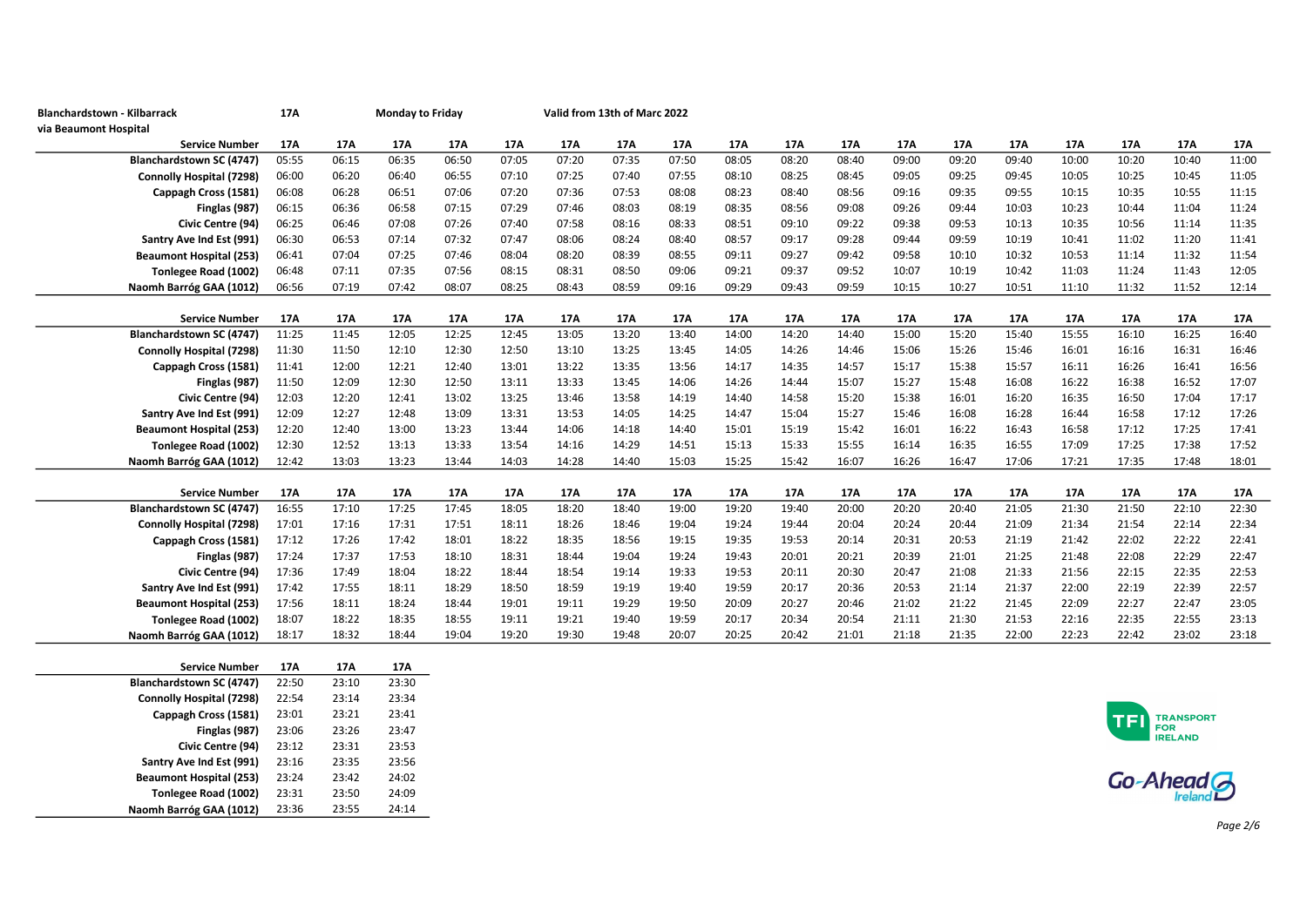| Kilbarrack - Blanchardstown     | 17A   |       | Saturday |       |       | Valid from 13th of Marc 2022 |       |       |       |       |       |       |       |       |       |       |       |       |
|---------------------------------|-------|-------|----------|-------|-------|------------------------------|-------|-------|-------|-------|-------|-------|-------|-------|-------|-------|-------|-------|
| via Beaumont Hospital           |       |       |          |       |       |                              |       |       |       |       |       |       |       |       |       |       |       |       |
| <b>Service Number</b>           | 17A   | 17A   | 17A      | 17A   | 17A   | 17A                          | 17A   | 17A   | 17A   | 17A   | 17A   | 17A   | 17A   | 17A   | 17A   | 17A   | 17A   | 17A   |
| Naomh Barróg GAA (956)          | 05:55 | 06:25 | 06:55    | 07:25 | 07:45 | 08:05                        | 08:25 | 08:45 | 09:05 | 09:25 | 09:40 | 10:00 | 10:20 | 10:40 | 11:00 | 11:20 | 11:40 | 12:00 |
| Malahide Road (965)             | 05:59 | 06:29 | 07:00    | 07:30 | 07:50 | 08:10                        | 08:30 | 08:50 | 09:10 | 09:30 | 09:45 | 10:06 | 10:27 | 10:47 | 11:07 | 11:27 | 11:47 | 12:08 |
| <b>Beaumont Hospital (4597)</b> | 06:06 | 06:36 | 07:07    | 07:37 | 07:58 | 08:18                        | 08:38 | 08:58 | 09:18 | 09:38 | 09:54 | 10:15 | 10:36 | 10:56 | 11:17 | 11:38 | 11:58 | 12:19 |
| Santry Avenue (974)             | 06:14 | 06:45 | 07:16    | 07:46 | 08:07 | 08:27                        | 08:47 | 09:07 | 09:27 | 09:48 | 10:04 | 10:26 | 10:47 | 11:07 | 11:28 | 11:48 | 12:09 | 12:30 |
| Civic Centre (112)              | 06:19 | 06:51 | 07:23    | 07:53 | 08:14 | 08:34                        | 08:54 | 09:14 | 09:34 | 09:55 | 10:12 | 10:34 | 10:55 | 11:16 | 11:37 | 11:57 | 12:18 | 12:39 |
| St Canice's GNS (979)           | 06:25 | 06:59 | 07:31    | 08:01 | 08:21 | 08:41                        | 09:02 | 09:22 | 09:42 | 10:03 | 10:20 | 10:42 | 11:03 | 11:24 | 11:46 | 12:06 | 12:27 | 12:48 |
| Cappagh Cross (1580)            | 06:32 | 07:06 | 07:38    | 08:08 | 08:28 | 08:50                        | 09:10 | 09:30 | 09:50 | 10:11 | 10:28 | 10:50 | 11:11 | 11:32 | 11:54 | 12:14 | 12:36 | 12:57 |
| <b>Connolly Hospital (7297)</b> | 06:39 | 07:13 | 07:45    | 08:15 | 08:35 | 08:57                        | 09:17 | 09:37 | 09:57 | 10:19 | 10:36 | 10:58 | 11:19 | 11:40 | 12:02 | 12:22 | 12:44 | 13:05 |
| Blanchardstown SC (7025)        | 06:45 | 07:19 | 07:51    | 08:21 | 08:41 | 09:03                        | 09:23 | 09:43 | 10:04 | 10:25 | 10:42 | 11:04 | 11:25 | 11:46 | 12:08 | 12:28 | 12:50 | 13:11 |
|                                 |       |       |          |       |       |                              |       |       |       |       |       |       |       |       |       |       |       |       |
| <b>Service Number</b>           | 17A   | 17A   | 17A      | 17A   | 17A   | 17A                          | 17A   | 17A   | 17A   | 17A   | 17A   | 17A   | 17A   | 17A   | 17A   | 17A   | 17A   | 17A   |
| Naomh Barróg GAA (956)          | 12:20 | 12:40 | 13:00    | 13:20 | 13:40 | 14:00                        | 14:20 | 14:40 | 15:00 | 15:20 | 15:40 | 16:00 | 16:20 | 16:40 | 17:00 | 17:20 | 17:40 | 18:00 |
| Malahide Road (965)             | 12:28 | 12:48 | 13:08    | 13:28 | 13:48 | 14:08                        | 14:28 | 14:48 | 15:07 | 15:27 | 15:47 | 16:07 | 16:27 | 16:46 | 17:06 | 17:26 | 17:46 | 18:06 |
| <b>Beaumont Hospital (4597)</b> | 12:39 | 12:59 | 13:19    | 13:38 | 13:58 | 14:18                        | 14:38 | 14:58 | 15:17 | 15:37 | 15:57 | 16:17 | 16:37 | 16:56 | 17:16 | 17:36 | 17:56 | 18:16 |
| Santry Avenue (974)             | 12:50 | 13:10 | 13:30    | 13:49 | 14:09 | 14:29                        | 14:49 | 15:09 | 15:28 | 15:48 | 16:08 | 16:27 | 16:47 | 17:06 | 17:26 | 17:46 | 18:06 | 18:26 |
| Civic Centre (112)              | 12:59 | 13:19 | 13:39    | 13:57 | 14:17 | 14:37                        | 14:57 | 15:17 | 15:36 | 15:55 | 16:15 | 16:34 | 16:55 | 17:13 | 17:33 | 17:53 | 18:13 | 18:33 |
| St Canice's GNS (979)           | 13:08 | 13:28 | 13:48    | 14:06 | 14:26 | 14:46                        | 15:06 | 15:26 | 15:44 | 16:03 | 16:23 | 16:42 | 17:03 | 17:21 | 17:41 | 18:01 | 18:21 | 18:41 |
| Cappagh Cross (1580)            | 13:17 | 13:37 | 13:57    | 14:14 | 14:34 | 14:54                        | 15:14 | 15:34 | 15:52 | 16:11 | 16:31 | 16:50 | 17:11 | 17:29 | 17:49 | 18:09 | 18:29 | 18:49 |
| Connolly Hospital (7297)        | 13:25 | 13:47 | 14:07    | 14:24 | 14:44 | 15:04                        | 15:24 | 15:44 | 16:01 | 16:20 | 16:40 | 17:00 | 17:20 | 17:39 | 17:57 | 18:17 | 18:37 | 18:57 |
| Blanchardstown SC (7025)        | 13:31 | 13:53 | 14:14    | 14:30 | 14:50 | 15:10                        | 15:30 | 15:50 | 16:07 | 16:26 | 16:46 | 17:06 | 17:26 | 17:44 | 18:03 | 18:23 | 18:43 | 19:03 |
|                                 |       |       |          |       |       |                              |       |       |       |       |       |       |       |       |       |       |       |       |
| <b>Service Number</b>           | 17A   | 17A   | 17A      | 17A   | 17A   | 17A                          | 17A   | 17A   | 17A   | 17A   | 17A   | 17A   | 17A   | 17A   | 17A   | 17A   |       |       |
| Naomh Barróg GAA (956)          | 18:20 | 18:40 | 19:00    | 19:20 | 19:40 | 20:05                        | 20:30 | 20:50 | 21:10 | 21:30 | 21:50 | 22:10 | 22:30 | 22:50 | 23:10 | 23:30 |       |       |
| Malahide Road (965)             | 18:26 | 18:46 | 19:06    | 19:26 | 19:45 | 20:10                        | 20:35 | 20:54 | 21:14 | 21:34 | 21:54 | 22:14 | 22:34 | 22:54 | 23:14 | 23:34 |       |       |
| <b>Beaumont Hospital (4597)</b> | 18:36 | 18:56 | 19:15    | 19:35 | 19:54 | 20:19                        | 20:43 | 21:01 | 21:21 | 21:41 | 22:01 | 22:21 | 22:41 | 23:01 | 23:21 | 23:41 |       |       |
| <b>Santry Avenue (974)</b>      | 18:46 | 19:04 | 19:23    | 19:43 | 20:02 | 20:27                        | 20:51 | 21:09 | 21:29 | 21:49 | 22:07 | 22:27 | 22:47 | 23:07 | 23:29 | 23:48 |       |       |
| Civic Centre (112)              | 18:53 | 19:11 | 19:30    | 19:50 | 20:09 | 20:34                        | 20:58 | 21:15 | 21:35 | 21:55 | 22:15 | 22:35 | 22:55 | 23:14 | 23:34 | 23:53 |       |       |
| St Canice's GNS (979)           | 19:01 | 19:19 | 19:38    | 19:58 | 20:17 | 20:41                        | 21:03 | 21:20 | 21:40 | 22:00 | 22:20 | 22:40 | 23:00 | 23:19 | 23:39 | 23:58 |       |       |
| Cappagh Cross (1580)            | 19:09 | 19:26 | 19:45    | 20:05 | 20:24 | 20:48                        | 21:12 | 21:27 | 21:47 | 22:07 | 22:27 | 22:47 | 23:07 | 23:24 | 23:44 | 24:03 |       |       |
| <b>Connolly Hospital (7297)</b> | 19:17 | 19:34 | 19:53    | 20:13 | 20:32 | 20:56                        | 21:19 | 21:34 | 21:54 | 22:14 | 22:34 | 22:54 | 23:14 | 23:31 | 23:51 | 24:10 |       |       |
| Blanchardstown SC (7025)        | 19:23 | 19:40 | 19:59    | 20:19 | 20:38 | 21:02                        | 21:25 | 21:40 | 22:00 | 22:20 | 22:40 | 23:00 | 23:20 | 23:37 | 23:57 | 24:16 |       |       |



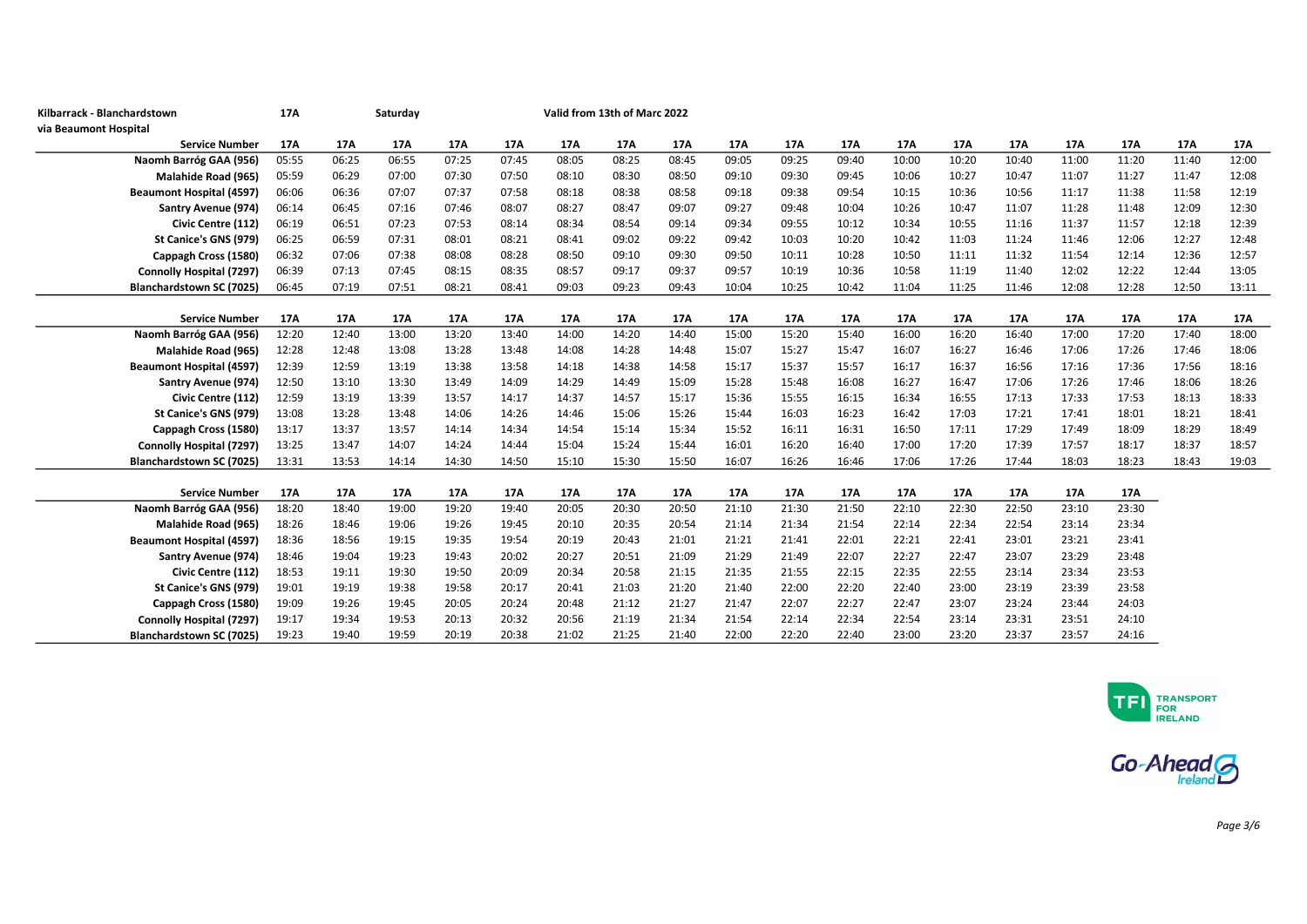| Blanchardstown - Kilbarrack     | 17A   |       | Saturday |       |       |       | Valid from 13th of Marc 2022 |       |       |       |       |       |       |       |       |       |       |       |
|---------------------------------|-------|-------|----------|-------|-------|-------|------------------------------|-------|-------|-------|-------|-------|-------|-------|-------|-------|-------|-------|
| via Beaumont Hospital           |       |       |          |       |       |       |                              |       |       |       |       |       |       |       |       |       |       |       |
| <b>Service Number</b>           | 17A   | 17A   | 17A      | 17A   | 17A   | 17A   | 17A                          | 17A   | 17A   | 17A   | 17A   | 17A   | 17A   | 17A   | 17A   | 17A   | 17A   | 17A   |
| <b>Blanchardstown SC (4747)</b> | 05:55 | 06:25 | 06:55    | 07:25 | 07:55 | 08:15 | 08:30                        | 08:50 | 09:10 | 09:30 | 09:45 | 10:00 | 10:20 | 10:40 | 11:00 | 11:20 | 11:40 | 12:00 |
| <b>Connolly Hospital (7298)</b> | 05:58 | 06:28 | 06:58    | 07:28 | 07:58 | 08:18 | 08:34                        | 08:54 | 09:14 | 09:34 | 09:49 | 10:04 | 10:24 | 10:44 | 11:04 | 11:24 | 11:44 | 12:04 |
| Cappagh Cross (1581)            | 06:07 | 06:37 | 07:08    | 07:37 | 08:07 | 08:27 | 08:43                        | 09:03 | 09:23 | 09:43 | 09:58 | 10:13 | 10:33 | 10:53 | 11:14 | 11:34 | 11:54 | 12:14 |
| Finglas (987)                   | 06:14 | 06:44 | 07:15    | 07:45 | 08:15 | 08:35 | 08:50                        | 09:10 | 09:30 | 09:50 | 10:06 | 10:21 | 10:41 | 11:02 | 11:23 | 11:43 | 12:03 | 12:23 |
| Civic Centre (94)               | 06:20 | 06:50 | 07:22    | 07:52 | 08:22 | 08:42 | 08:57                        | 09:18 | 09:38 | 09:58 | 10:14 | 10:29 | 10:50 | 11:11 | 11:32 | 11:52 | 12:12 | 12:33 |
| Santry Ave Ind Est (991)        | 06:24 | 06:56 | 07:29    | 07:56 | 08:26 | 08:48 | 09:03                        | 09:24 | 09:44 | 10:04 | 10:21 | 10:36 | 10:58 | 11:19 | 11:39 | 11:59 | 12:19 | 12:44 |
| <b>Beaumont Hospital (253)</b>  | 06:34 | 07:07 | 07:39    | 08:06 | 08:37 | 08:57 | 09:12                        | 09:33 | 09:53 | 10:13 | 10:31 | 10:47 | 11:09 | 11:30 | 11:50 | 12:10 | 12:30 | 12:55 |
| Tonlegee Road (1002)            | 06:41 | 07:14 | 07:46    | 08:13 | 08:45 | 09:05 | 09:21                        | 09:45 | 10:02 | 10:23 | 10:41 | 10:57 | 11:19 | 11:42 | 12:02 | 12:22 | 12:42 | 13:05 |
| Naomh Barróg GAA (1012)         | 06:46 | 07:20 | 07:53    | 08:20 | 08:52 | 09:12 | 09:28                        | 09:50 | 10:10 | 10:31 | 10:49 | 11:05 | 11:27 | 11:50 | 12:10 | 12:30 | 12:50 | 13:15 |
|                                 |       |       |          |       |       |       |                              |       |       |       |       |       |       |       |       |       |       |       |
| <b>Service Number</b>           | 17A   | 17A   | 17A      | 17A   | 17A   | 17A   | 17A                          | 17A   | 17A   | 17A   | 17A   | 17A   | 17A   | 17A   | 17A   | 17A   | 17A   | 17A   |
| Blanchardstown SC (4747)        | 12:20 | 12:40 | 13:00    | 13:20 | 13:40 | 14:00 | 14:20                        | 14:40 | 15:00 | 15:20 | 15:40 | 16:00 | 16:20 | 16:40 | 17:00 | 17:20 | 17:40 | 18:00 |
| <b>Connolly Hospital (7298)</b> | 12:24 | 12:44 | 13:04    | 13:24 | 13:44 | 14:04 | 14:24                        | 14:44 | 15:04 | 15:24 | 15:44 | 16:04 | 16:24 | 16:44 | 17:04 | 17:24 | 17:44 | 18:04 |
| Cappagh Cross (1581)            | 12:34 | 12:54 | 13:14    | 13:34 | 13:54 | 14:14 | 14:34                        | 14:54 | 15:14 | 15:34 | 15:54 | 16:14 | 16:34 | 16:54 | 17:14 | 17:34 | 17:54 | 18:14 |
| Finglas (987)                   | 12:43 | 13:03 | 13:23    | 13:43 | 14:03 | 14:23 | 14:43                        | 15:03 | 15:23 | 15:43 | 16:03 | 16:23 | 16:43 | 17:03 | 17:23 | 17:42 | 18:02 | 18:22 |
| Civic Centre (94)               | 12:55 | 13:13 | 13:33    | 13:53 | 14:13 | 14:33 | 14:53                        | 15:13 | 15:33 | 15:53 | 16:13 | 16:33 | 16:53 | 17:13 | 17:33 | 17:52 | 18:12 | 18:32 |
| Santry Ave Ind Est (991)        | 13:06 | 13:22 | 13:42    | 14:02 | 14:22 | 14:42 | 15:03                        | 15:23 | 15:43 | 16:01 | 16:21 | 16:41 | 17:01 | 17:21 | 17:40 | 17:59 | 18:19 | 18:39 |
| <b>Beaumont Hospital (253)</b>  | 13:17 | 13:33 | 13:53    | 14:13 | 14:33 | 14:53 | 15:14                        | 15:34 | 15:54 | 16:12 | 16:32 | 16:52 | 17:12 | 17:32 | 17:50 | 18:09 | 18:29 | 18:49 |
| Tonlegee Road (1002)            | 13:27 | 13:45 | 14:05    | 14:25 | 14:45 | 15:05 | 15:26                        | 15:46 | 16:05 | 16:22 | 16:42 | 17:02 | 17:21 | 17:41 | 18:01 | 18:20 | 18:39 | 18:59 |
| Naomh Barróg GAA (1012)         | 13:37 | 13:53 | 14:13    | 14:33 | 14:53 | 15:13 | 15:34                        | 15:54 | 16:13 | 16:30 | 16:50 | 17:10 | 17:29 | 17:49 | 18:09 | 18:28 | 18:47 | 19:07 |
|                                 |       |       |          |       |       |       |                              |       |       |       |       |       |       |       |       |       |       |       |
| <b>Service Number</b>           | 17A   | 17A   | 17A      | 17A   | 17A   | 17A   | 17A                          | 17A   | 17A   | 17A   | 17A   | 17A   | 17A   | 17A   | 17A   | 17A   |       |       |
| <b>Blanchardstown SC (4747)</b> | 18:20 | 18:40 | 19:00    | 19:20 | 19:40 | 20:00 | 20:20                        | 20:45 | 21:10 | 21:30 | 21:50 | 22:10 | 22:30 | 22:50 | 23:10 | 23:30 |       |       |
| <b>Connolly Hospital (7298)</b> | 18:24 | 18:44 | 19:04    | 19:24 | 19:44 | 20:04 | 20:23                        | 20:48 | 21:13 | 21:33 | 21:53 | 22:13 | 22:33 | 22:53 | 23:13 | 23:33 |       |       |
| Cappagh Cross (1581)            | 18:34 | 18:54 | 19:14    | 19:33 | 19:53 | 20:13 | 20:32                        | 20:56 | 21:21 | 21:41 | 22:00 | 22:20 | 22:40 | 23:00 | 23:20 | 23:40 |       |       |
| Finglas (987)                   | 18:42 | 19:02 | 19:22    | 19:40 | 20:00 | 20:20 | 20:40                        | 21:03 | 21:28 | 21:48 | 22:07 | 22:27 | 22:47 | 23:07 | 23:27 | 23:47 |       |       |
| Civic Centre (94)               | 18:52 | 19:12 | 19:31    | 19:49 | 20:09 | 20:29 | 20:48                        | 21:11 | 21:36 | 21:56 | 22:15 | 22:34 | 22:54 | 23:14 | 23:34 | 23:54 |       |       |
| Santry Ave Ind Est (991)        | 18:59 | 19:19 | 19:38    | 19:56 | 20:16 | 20:36 | 20:54                        | 21:16 | 21:41 | 22:01 | 22:20 | 22:39 | 22:59 | 23:18 | 23:38 | 23:58 |       |       |
| <b>Beaumont Hospital (253)</b>  | 19:09 | 19:29 | 19:48    | 20:06 | 20:26 | 20:46 | 21:03                        | 21:25 | 21:50 | 22:10 | 22:28 | 22:48 | 23:08 | 23:26 | 23:46 | 24:06 |       |       |
| Tonlegee Road (1002)            | 19:19 | 19:39 | 19:57    | 20:14 | 20:35 | 20:55 | 21:12                        | 21:34 | 21:58 | 22:18 | 22:36 | 22:56 | 23:16 | 23:34 | 23:54 | 24:14 |       |       |
| Naomh Barróg GAA (1012)         | 19:27 | 19:47 | 20:04    | 20:21 | 20:42 | 21:02 | 21:18                        | 21:40 | 22:04 | 22:24 | 22:42 | 23:02 | 23:22 | 23:40 | 24:00 | 24:20 |       |       |



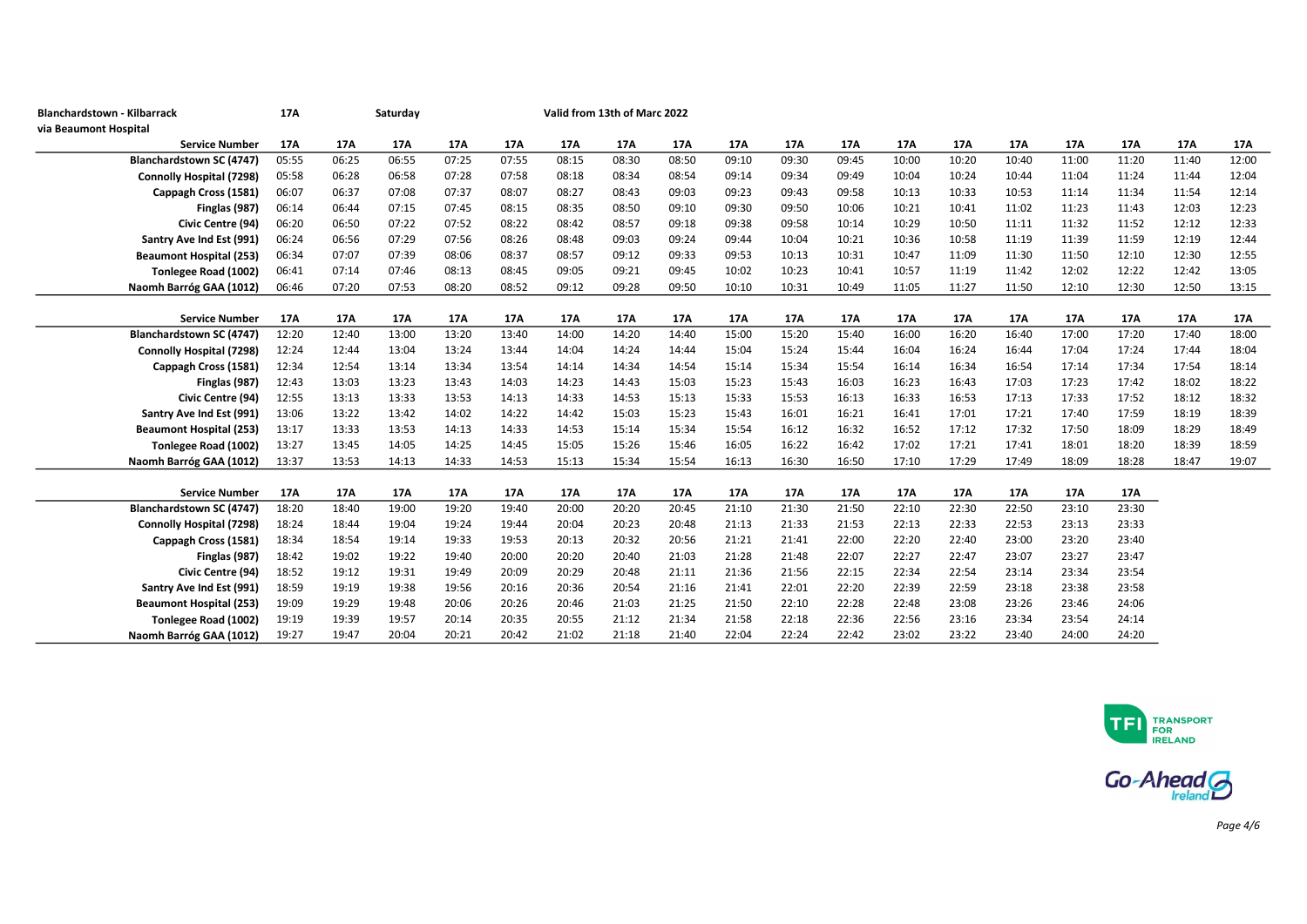| Kilbarrack - Blanchardstown     | 17A   |       | Sunday |       |       |       | Valid from 13th of Marc 2022 |       |       |       |       |       |       |       |       |       |       |       |
|---------------------------------|-------|-------|--------|-------|-------|-------|------------------------------|-------|-------|-------|-------|-------|-------|-------|-------|-------|-------|-------|
| via Beaumont Hospital           |       |       |        |       |       |       |                              |       |       |       |       |       |       |       |       |       |       |       |
| <b>Service Number</b>           | 17A   | 17A   | 17A    | 17A   | 17A   | 17A   | 17A                          | 17A   | 17A   | 17A   | 17A   | 17A   | 17A   | 17A   | 17A   | 17A   | 17A   | 17A   |
| Naomh Barróg GAA (956)          | 08:25 | 08:55 | 09:25  | 09:55 | 10:25 | 10:40 | 11:00                        | 11:20 | 11:40 | 12:00 | 12:20 | 12:40 | 13:00 | 13:20 | 13:40 | 14:00 | 14:20 | 14:40 |
| Malahide Road (965)             | 08:30 | 09:00 | 09:30  | 10:00 | 10:31 | 10:46 | 11:06                        | 11:26 | 11:46 | 12:06 | 12:26 | 12:46 | 13:06 | 13:26 | 13:46 | 14:06 | 14:26 | 14:46 |
| <b>Beaumont Hospital (4597)</b> | 08:37 | 09:07 | 09:37  | 10:07 | 10:38 | 10:55 | 11:15                        | 11:35 | 11:55 | 12:15 | 12:35 | 12:55 | 13:15 | 13:35 | 13:55 | 14:15 | 14:35 | 14:55 |
| Santry Avenue (974)             | 08:46 | 09:16 | 09:46  | 10:16 | 10:47 | 11:04 | 11:24                        | 11:45 | 12:05 | 12:25 | 12:45 | 13:05 | 13:25 | 13:45 | 14:05 | 14:25 | 14:45 | 15:05 |
| Civic Centre (112)              | 08:52 | 09:22 | 09:52  | 10:23 | 10:54 | 11:11 | 11:31                        | 11:52 | 12:12 | 12:34 | 12:54 | 13:14 | 13:34 | 13:54 | 14:14 | 14:34 | 14:54 | 15:14 |
| St Canice's GNS (979)           | 08:58 | 09:28 | 09:59  | 10:31 | 11:02 | 11:19 | 11:39                        | 12:00 | 12:20 | 12:42 | 13:02 | 13:22 | 13:42 | 14:02 | 14:22 | 14:42 | 15:02 | 15:22 |
| Cappagh Cross (1580)            | 09:06 | 09:36 | 10:07  | 10:38 | 11:10 | 11:26 | 11:47                        | 12:08 | 12:28 | 12:50 | 13:10 | 13:30 | 13:50 | 14:10 | 14:30 | 14:50 | 15:10 | 15:30 |
| Connolly Hospital (7297)        | 09:14 | 09:44 | 10:15  | 10:46 | 11:18 | 11:34 | 11:56                        | 12:17 | 12:37 | 12:58 | 13:19 | 13:39 | 13:59 | 14:19 | 14:39 | 14:59 | 15:19 | 15:39 |
| <b>Blanchardstown SC (7025)</b> | 09:20 | 09:50 | 10:21  | 10:52 | 11:24 | 11:40 | 12:02                        | 12:23 | 12:43 | 13:04 | 13:25 | 13:45 | 14:05 | 14:25 | 14:45 | 15:05 | 15:25 | 15:45 |
|                                 |       |       |        |       |       |       |                              |       |       |       |       |       |       |       |       |       |       |       |
| <b>Service Number</b>           | 17A   | 17A   | 17A    | 17A   | 17A   | 17A   | 17A                          | 17A   | 17A   | 17A   | 17A   | 17A   | 17A   | 17A   | 17A   | 17A   | 17A   | 17A   |
| Naomh Barróg GAA (956)          | 15:00 | 15:20 | 15:40  | 16:00 | 16:20 | 16:40 | 17:00                        | 17:20 | 17:40 | 18:00 | 18:20 | 18:40 | 19:00 | 19:20 | 19:40 | 20:00 | 20:20 | 20:40 |
| Malahide Road (965)             | 15:06 | 15:26 | 15:46  | 16:06 | 16:26 | 16:46 | 17:06                        | 17:26 | 17:46 | 18:06 | 18:25 | 18:45 | 19:05 | 19:25 | 19:45 | 20:05 | 20:25 | 20:44 |
| <b>Beaumont Hospital (4597)</b> | 15:15 | 15:35 | 15:55  | 16:15 | 16:35 | 16:55 | 17:15                        | 17:35 | 17:55 | 18:15 | 18:33 | 18:53 | 19:13 | 19:33 | 19:53 | 20:13 | 20:33 | 20:51 |
| Santry Avenue (974)             | 15:25 | 15:45 | 16:05  | 16:25 | 16:45 | 17:05 | 17:25                        | 17:45 | 18:05 | 18:25 | 18:42 | 19:02 | 19:22 | 19:42 | 20:02 | 20:22 | 20:42 | 20:59 |
| Civic Centre (112)              | 15:34 | 15:53 | 16:14  | 16:34 | 16:54 | 17:14 | 17:34                        | 17:54 | 18:14 | 18:34 | 18:49 | 19:09 | 19:29 | 19:49 | 20:09 | 20:28 | 20:48 | 21:05 |
| St Canice's GNS (979)           | 15:42 | 16:01 | 16:22  | 16:42 | 17:02 | 17:22 | 17:42                        | 18:02 | 18:22 | 18:42 | 18:57 | 19:17 | 19:37 | 19:57 | 20:16 | 20:35 | 20:55 | 21:10 |
| Cappagh Cross (1580)            | 15:50 | 16:09 | 16:29  | 16:49 | 17:09 | 17:29 | 17:49                        | 18:09 | 18:29 | 18:49 | 19:04 | 19:24 | 19:44 | 20:04 | 20:23 | 20:42 | 21:02 | 21:17 |
| Connolly Hospital (7297)        | 15:59 | 16:17 | 16:37  | 16:57 | 17:17 | 17:37 | 17:57                        | 18:17 | 18:37 | 18:57 | 19:12 | 19:32 | 19:52 | 20:12 | 20:31 | 20:50 | 21:10 | 21:24 |
| Blanchardstown SC (7025)        | 16:05 | 16:23 | 16:43  | 17:03 | 17:23 | 17:43 | 18:03                        | 18:23 | 18:43 | 19:03 | 19:18 | 19:38 | 19:58 | 20:18 | 20:37 | 20:56 | 21:16 | 21:30 |
|                                 |       |       |        |       |       |       |                              |       |       |       |       |       |       |       |       |       |       |       |
| <b>Service Number</b>           | 17A   | 17A   | 17A    | 17A   | 17A   | 17A   |                              |       |       |       |       |       |       |       |       |       |       |       |
| Naomh Barróg GAA (956)          | 21:00 | 21:30 | 22:00  | 22:30 | 23:00 | 23:30 |                              |       |       |       |       |       |       |       |       |       |       |       |
| Malahide Road (965)             | 21:04 | 21:34 | 22:04  | 22:34 | 23:04 | 23:34 |                              |       |       |       |       |       |       |       |       |       |       |       |
| <b>Beaumont Hospital (4597)</b> | 21:11 | 21:41 | 22:11  | 22:41 | 23:11 | 23:41 |                              |       |       |       |       |       |       |       |       |       |       |       |
| Santry Avenue (974)             | 21:19 | 21:49 | 22:19  | 22:49 | 23:19 | 23:49 |                              |       |       |       |       |       |       |       |       |       |       |       |
| Civic Centre (112)              | 21:25 | 21:55 | 22:25  | 22:55 | 23:24 | 23:54 |                              |       |       |       |       |       |       |       |       |       |       |       |
| St Canice's GNS (979)           | 21:30 | 22:00 | 22:30  | 23:00 | 23:29 | 23:59 |                              |       |       |       |       |       |       |       |       |       |       |       |

Cappagh Cross (1580) 21:37 22:07 22:35 23:05 23:34 24:04<br>2010 Parolly Hospital (7297) 21:44 22:14 22:42 23:12 23:41 24:11 Connolly Hospital (7297) 21:44 22:14 22:42 23:12 23:41 24:11

Blanchardstown SC (7025)